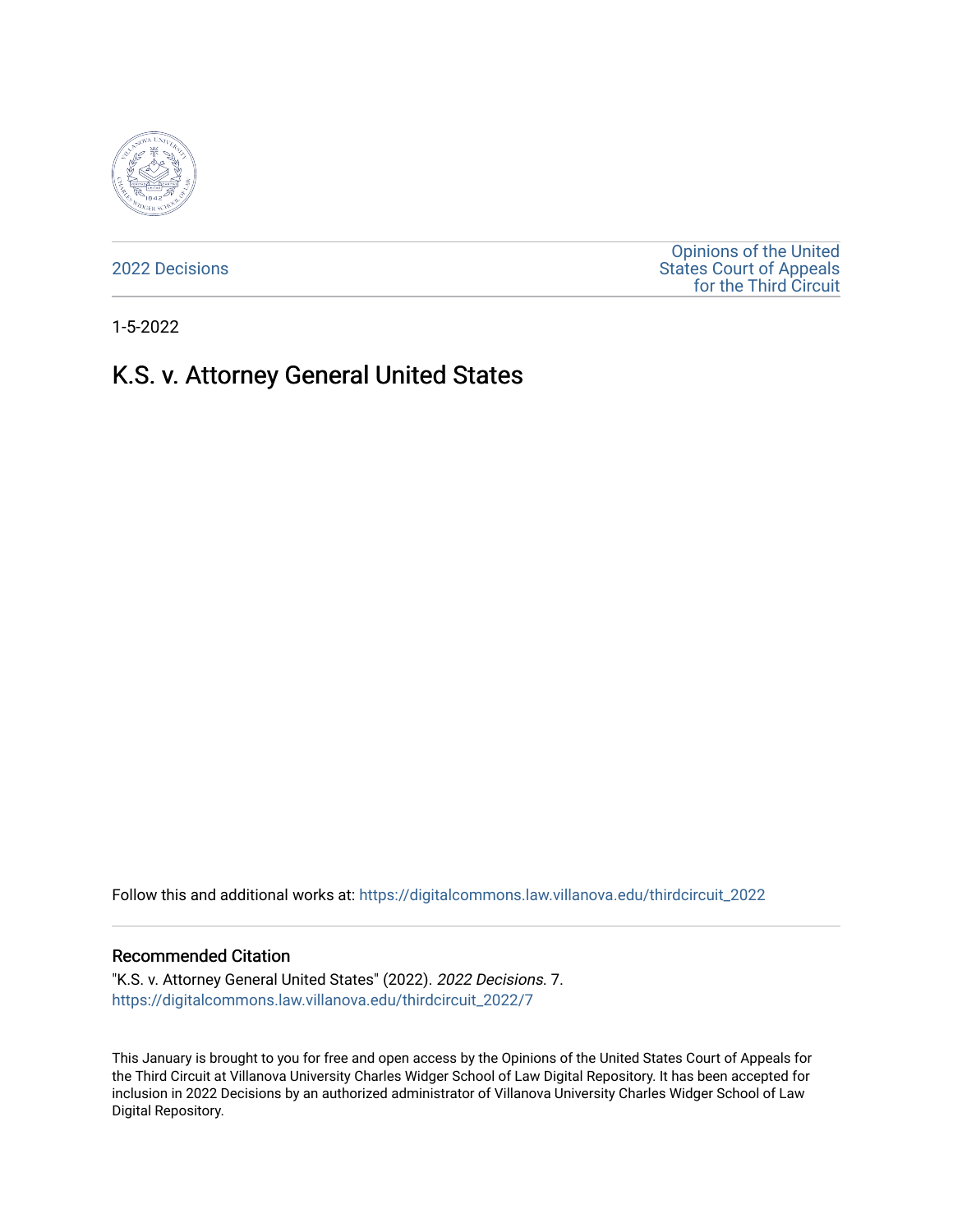# **NOT PRECEDENTIAL**

## UNITED STATES COURT OF APPEALS FOR THE THIRD CIRCUIT

\_\_\_\_\_\_\_\_\_\_\_\_\_

No. 20-3368 \_\_\_\_\_\_\_\_\_\_\_\_\_

> K.S., Petitioner

> > v.

ATTORNEY GENERAL OF THE UNITED STATES OF AMERICA

\_\_\_\_\_\_\_\_\_\_\_\_\_\_\_

On Petition for Review of a Decision of the Board of Immigration Appeals (BIA 1:A099-214-065) Immigration Judge: Audra R. Behne

\_\_\_\_\_\_\_\_\_\_\_\_\_\_\_

Argued September 21, 2021

Before: JORDAN, PORTER, and RENDELL, *Circuit Judges*

(Filed: January 5, 2022) \_\_\_\_\_\_\_\_\_\_\_\_\_\_\_

Joseph A. Brophy [ARGUED] Brophy & Lenahan 18 Campus Boulevard – Suite 100 Newtown Square, PA 19073 *Counsel for Petitioner*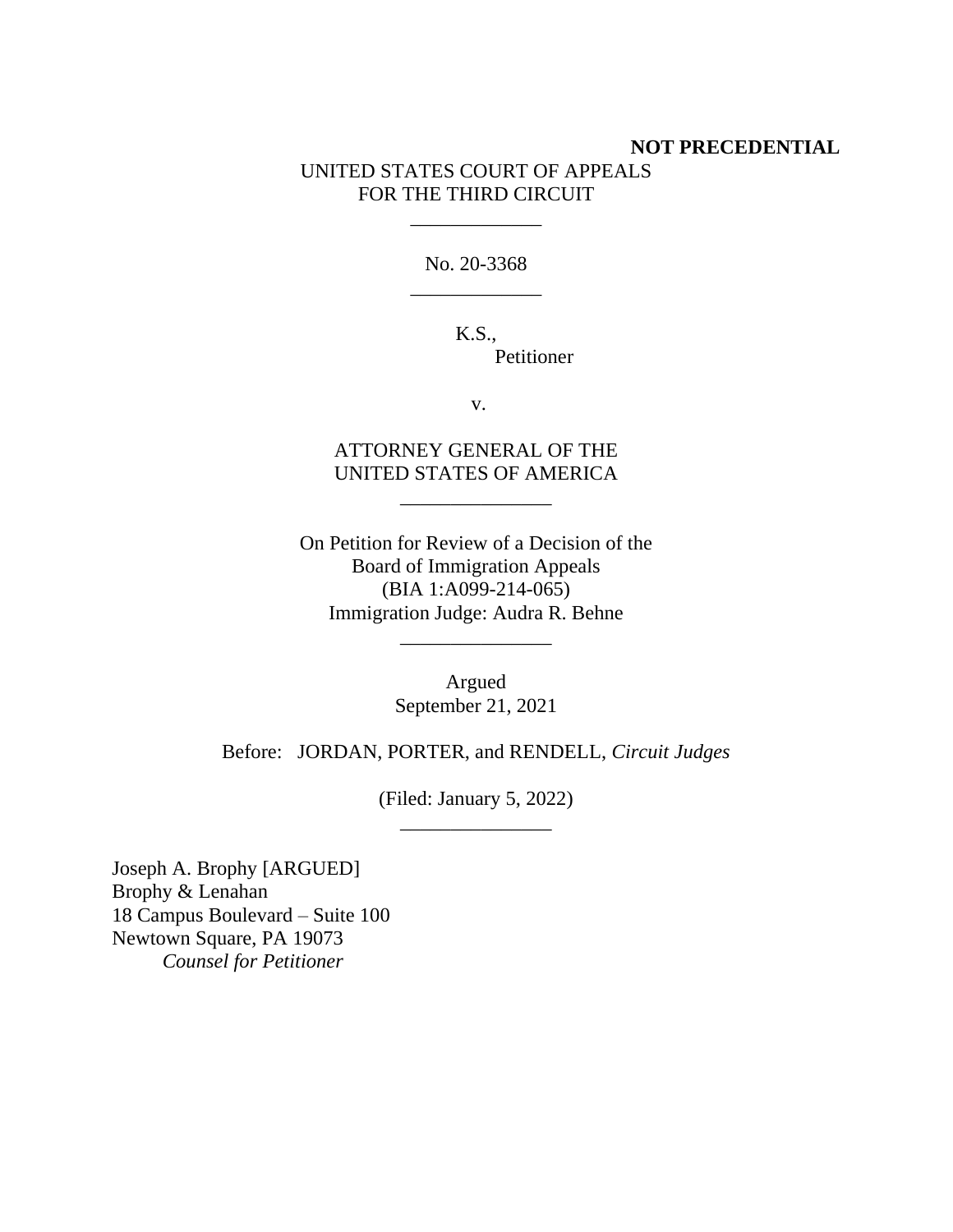Margot L. Carter [ARGUED] United States Department of Justice 1100 L Street, N.W. Washington, DC 20530

Colin J. Tucker United States Department of Justice Office of Immigration Litigation P.O. Box 878 Ben Franklin Station Washington, DC 20044

*Counsel for Respondents*

## OPINION \_\_\_\_\_\_\_\_\_\_\_\_\_\_\_

\_\_\_\_\_\_\_\_\_\_\_\_\_\_\_

JORDAN, *Circuit Judge*.

K.S. seeks review of a decision of the Board of Immigration Appeals ("BIA") affirming the denial of his application for asylum and withholding of removal. We will grant his petition.

### **I. BACKGROUND**

K.S. is a native and citizen of Jamaica. In 2003, he was admitted to the United States and has been a lawful permanent resident since 2005. Pursuant to 8 U.S.C. § 1227  $(a)(2)(B)(i)$ , the Department of Homeland Security ("DHS") sought to remove him in March 2019 for convictions involving controlled-substances violations. The Immigration Judge ("IJ") sustained the charge of removability . K.S. applied for asylum, withholding

This disposition is not an opinion of the full court and, pursuant to I.O.P. 5.7, does not constitute binding precedent.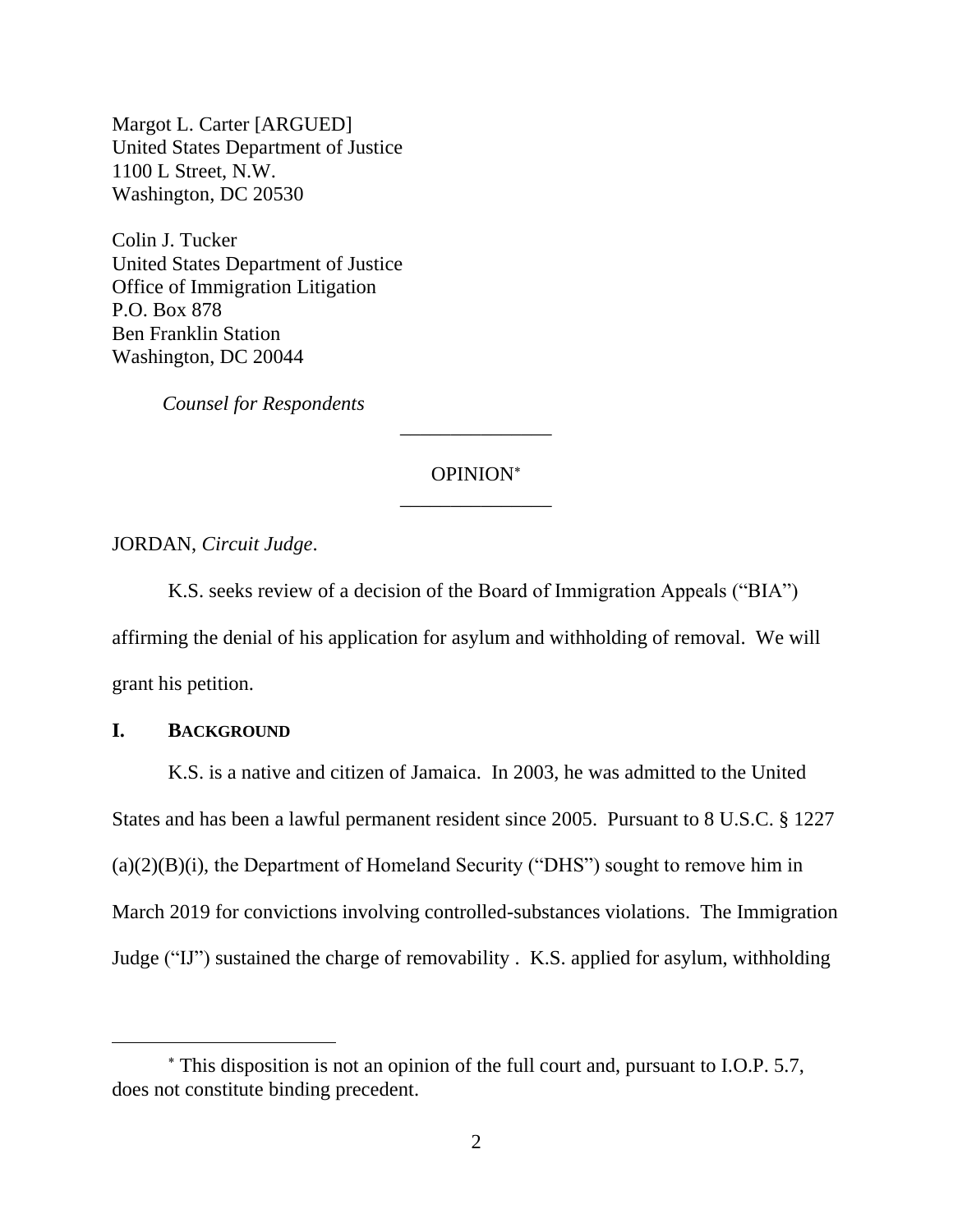of removal, and relief under the Convention Against Torture ("CAT"). In his written application, he claimed that his family faced threats of harm in Jamaica because of his mother's political affiliations. He did not claim to face persecution on any other basis.

The IJ held a merits hearing, and K.S. then claimed for the first time that he would be persecuted in Jamaica because of his sexual orientation. His counsel informed the IJ that K.S. had "recently admitted … that he is bisexual and he does cross-dress." (AR at 102.) On direct examination, in addition to testifying about his mother's political affiliation, K.S. testified about his sexual orientation, saying that he was bisexual and that he had been having sexual relations with men since about 2009.

On cross-examination, K.S.'s testimony produced some inconsistencies and some new, salient assertions that had been omitted from his written application and direct examination. With regard to his sexual orientation in particular, he said that his first sexual relations with a man occurred in 2005, and that he first realized that he was attracted to men after an incident in 1995, while he still lived in Jamaica and a man made advances to him. K.S. explained that he had not mentioned the 1995 experience on direct examination because he "wasn't thinking" and he "wasn't focusing on that." (AR at 161.) He also claimed that he did not mention his sexual orientation on his written application because he "didn't want to tell [his] family" and he was "really scared to come out with it." (AR at 169-70.)

K.S. also offered additional evidence of his sexual identity. He submitted a police affidavit that described a 2017 traffic stop. In that affidavit, the Pennsylvania State Trooper who stopped K.S. stated that K.S. was wearing women's clothing at the time and

3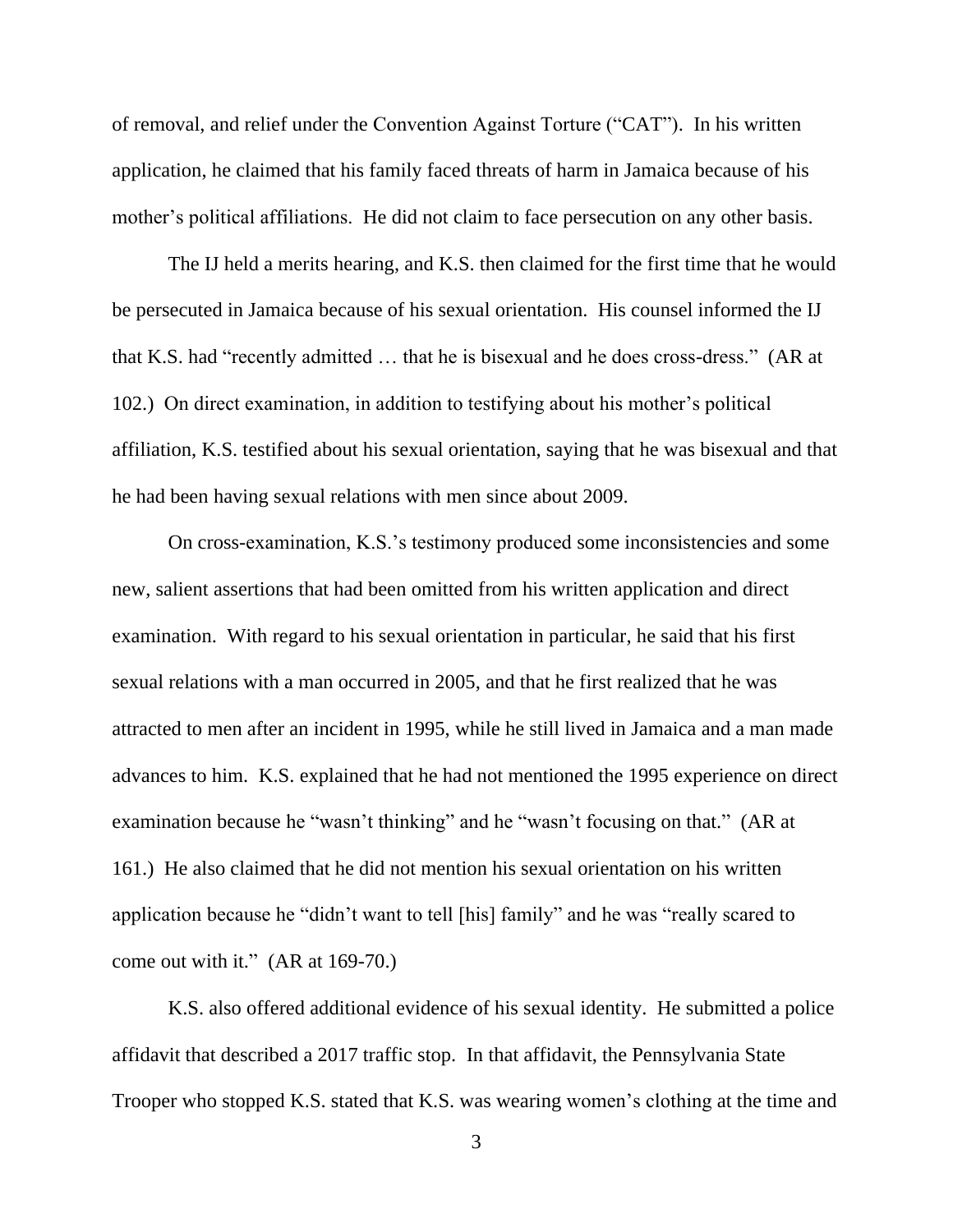admitted to keeping his cross-dressing secret. K.S.'s wife, J.S., also testified at the merits hearing. She testified that she only found out about K.S.'s cross-dressing and sexual orientation when she read the police report from that traffic stop, after which K.S. confessed to her that he had been having sexual relations with men.

On the day of the hearing, K.S.'s lawyer introduced two pieces of evidence regarding the mistreatment of bisexual individuals in Jamaica: first, a Huffington Post article about the murder of a teenager caught cross-dressing in Jamaica; and second, an Amnesty International report about country conditions in Jamaica. The IJ admitted both pieces of evidence together as "Exhibit 6."

Ultimately, the IJ denied K.S.'s applications for asylum, withholding of removal, and protection under the CAT. She found that his testimony was not credible, based on his vague direct testimony and his failure to provide a clear explanation for why certain significant events were only disclosed on cross-examination, and on other inconsistencies and implausibilities in his testimony. Because she decided that K.S.'s claim that he was bisexual was not credible, the IJ found that he "[had] not established that he is a member of this particular social group." (AR at 59.) In reaching that conclusion, the IJ specifically noted that she was "taking into consideration the wife's testimony and the court criminal document [i.e., the 2017 police affidavit]." (AR at 59.)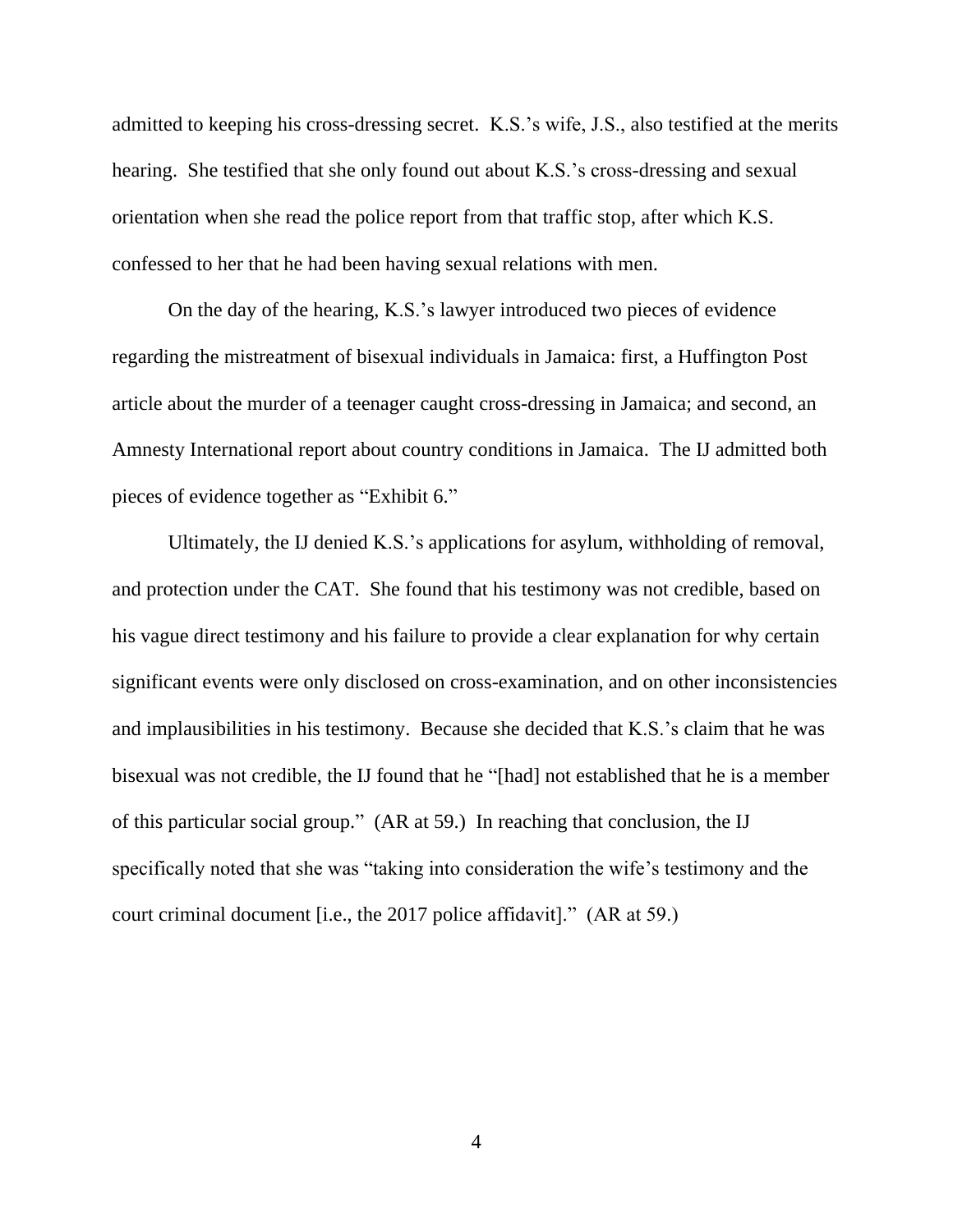K.S. appealed the IJ's denial of his application for asylum and withholding of removal.<sup>1</sup> The BIA, in response, affirmed the IJ's decision and dismissed the appeal. (AR at 3-4.) It explained that it "adopt[ed] and affirm[ed] the [IJ's] adverse credibility finding for the reasons stated therein." (AR at 3 (citing *Matter of Burbano*, 20 I. & N. Dec. 872, 874 (BIA 1994)).) It further stated that, because of the adverse credibility determination, it did not need to reach the respondent's remaining contentions on appeal. According to the BIA, "[w]ithout credible testimony[,] the respondent cannot meet his burden of proving that he merits asylum and withholding of removal." (AR at 4.)

K.S. timely petitioned for review. He argues before us that the BIA erred by basing its decision exclusively on the adverse credibility determination and disregarding additional evidence of his bisexuality. He also claims that his due process rights were violated because Exhibit 6 was not included in the administrative record provided to the BIA.

**II. DISCUSSION**<sup>2</sup>

 $1 K.S.$  did not challenge the IJ's decision that he had not established harm rising to the level of torture under the CAT.

<sup>&</sup>lt;sup>2</sup> The BIA had jurisdiction pursuant to 8 U.S.C. § 1103 and 8 C.F.R. § 1003.1(b) over K.S.'s appeal of the IJ's ruling. We have jurisdiction pursuant to 8 U.S.C. § 1252. Because the government seeks to remove K.S. for a controlled-substance conviction, our jurisdiction is limited to reviewing constitutional claims and other questions of law. 8 U.S.C. § 1252(a)(2)(C), (D). "An adverse credibility determination is a finding of fact[,]" *Sunuwar v. Att'y Gen.*, 989 F.3d 239, 247 (3d Cir. 2021), so we do not review either the IJ's finding that K.S.'s testimony was not credible or the BIA's acceptance of that finding.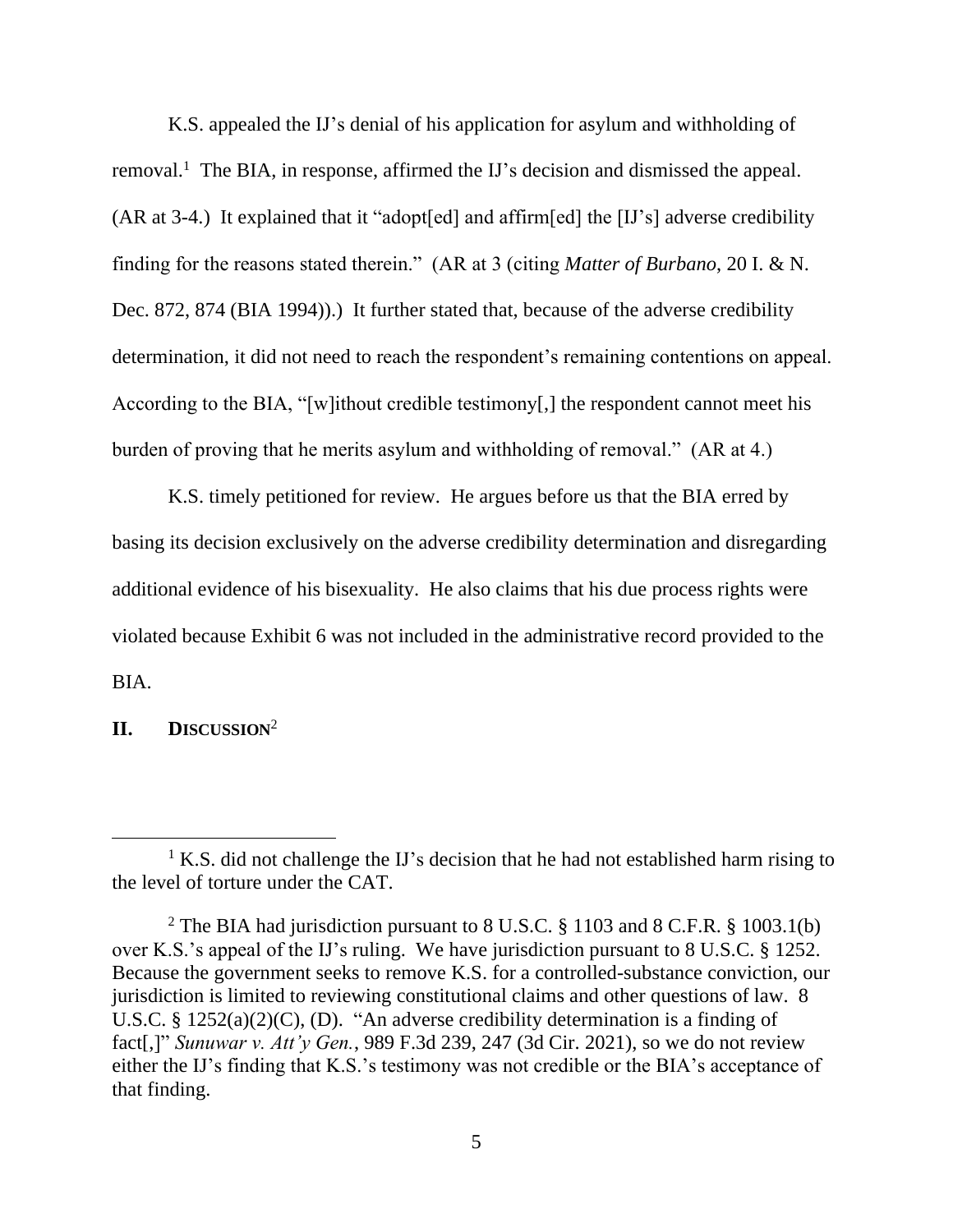The BIA accepted the IJ's determination that K.S.'s testimony was not credible. Based solely on that, the BIA then dismissed K.S.'s appeal, without considering any other evidence or arguments presented by K.S. According to the BIA, the adverse credibility determination disposed of the matter because, "without credible testimony[, K.S.] cannot meet his burden of proving that he merits asylum and withholding of removal." (AR at 4.) That legal statement was erroneous, at least in part, and the BIA's decision to dismiss the appeal without considering any other evidence was thus also in error. 3

An alien is entitled to withholding of removal to a country if "the alien's life or freedom would be threatened in that country because of the alien's race, religion, nationality, membership in a particular social group, or political opinion." 8 U.S.C.

<sup>&</sup>lt;sup>3</sup> Our dissenting colleague says we are unfairly focusing on one sentence from the BIA's opinion, a sentence "torn from the rest of the agency's and the IJ's opinions," "shorn of context," and "construe[d] … uncharitably." (Dissent at 2, 4.) To the contrary, though, we have quoted that particular sentence because it is a fair and accurate summary of the BIA's entire opinion. In its own words, the BIA "adopt[ed] and affirm[ed] the Immigration Judge's adverse credibility finding for the reasons stated therein (IJ at 3-8)." (A.R. at 3.) The BIA discussed only the IJ's adverse credibility determination. It cited only to the pages of the IJ's opinion that dealt with K.S.'s testimony and rendered the adverse credibility determination. The BIA's analysis does not indicate that the agency even considered, much less adopted, any other aspect of the IJ's decision – such as the IJ's weighing of independent evidence. And the sentence we have quoted, which is placed in the BIA's opinion as a summary, is immediately followed by a case citation to *Matter of Mogharrabi*, 19 I&N Dec. 439, 445 (BIA 1987), a decision emphasizing that an alien's own testimony may, in some cases, be sufficient evidence to support his claim. *Id*. In short, the BIA's opinion is all about the credibility of K.S. and nothing more. That is the full context in which our review must be and is grounded. *See Calla-Collado v. Att'y Gen.*, 663 F.3d 680, 683 (3d Cir. 2011) (explaining that "we will look to the IJ's analysis to the extent that the BIA deferred to or adopted it," but otherwise "we review only the BIA's decision").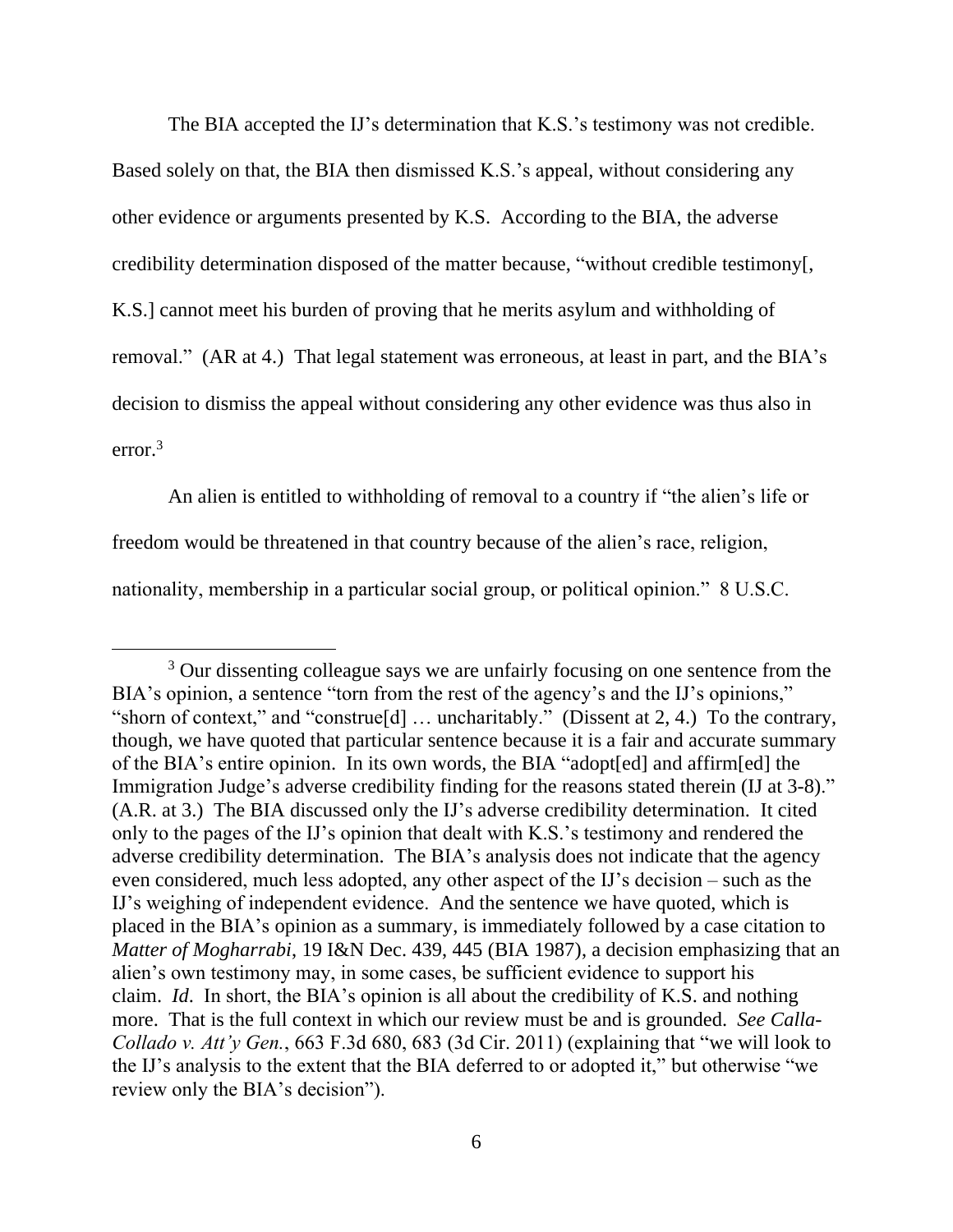§ 1231(b)(3)(A). The "would be threatened" standard "requires the alien to establish by objective evidence that it is more likely than not that he or she will be subject to persecution upon deportation." *INS v. Cardoza-Fonseca*, 480 U.S. 421, 430 (1987). Importantly, that standard "has no subjective component." *Id.*; *see also Aguilar-Escoto v. Sessions*, 874 F.3d 334, 337 (1st Cir. 2017) ("Withholding claims lack a subjective component and are [thus] concerned only with objective evidence of future persecution." (alteration in original) (citation omitted)).

Because a claim for withholding of removal depends only on objective evidence, an adverse credibility determination is not automatically fatal to a claim for withholding of removal. *Aguilar-Escoto*, 874 F.3d at 338 ("[B]ecause withholding of removal requires no … genuine belief [of future persecution], a withholding claim may, in appropriate instances, be sustained despite an adverse credibility finding." (citation omitted)). Of course, an adverse credibility determination may ultimately be fatal to a withholding claim. An IJ may weigh all the evidence and, with a negative credibility finding in the balance, determine that future life-threatening or freedom-threatening events based on a protected ground are not likely to occur. There may also be cases "where a withholding claim is based on the very fact, or set of facts, that the IJ found not to be credible." *Paul v. Gonzales*, 444 F.3d 148, 156 (2d Cir. 2006). If the alien does not then present any evidence of a future threat to life or freedom other than his own testimony, an adverse credibility determination will preclude a claim of withholding. *Tarrawally v. Ashcroft*, 338 F.3d 180, 186 (3d Cir. 2003); *Paul*, 444 F.3d at 156. But when the alien presents "independent evidence [that] could also serve as a basis for [the]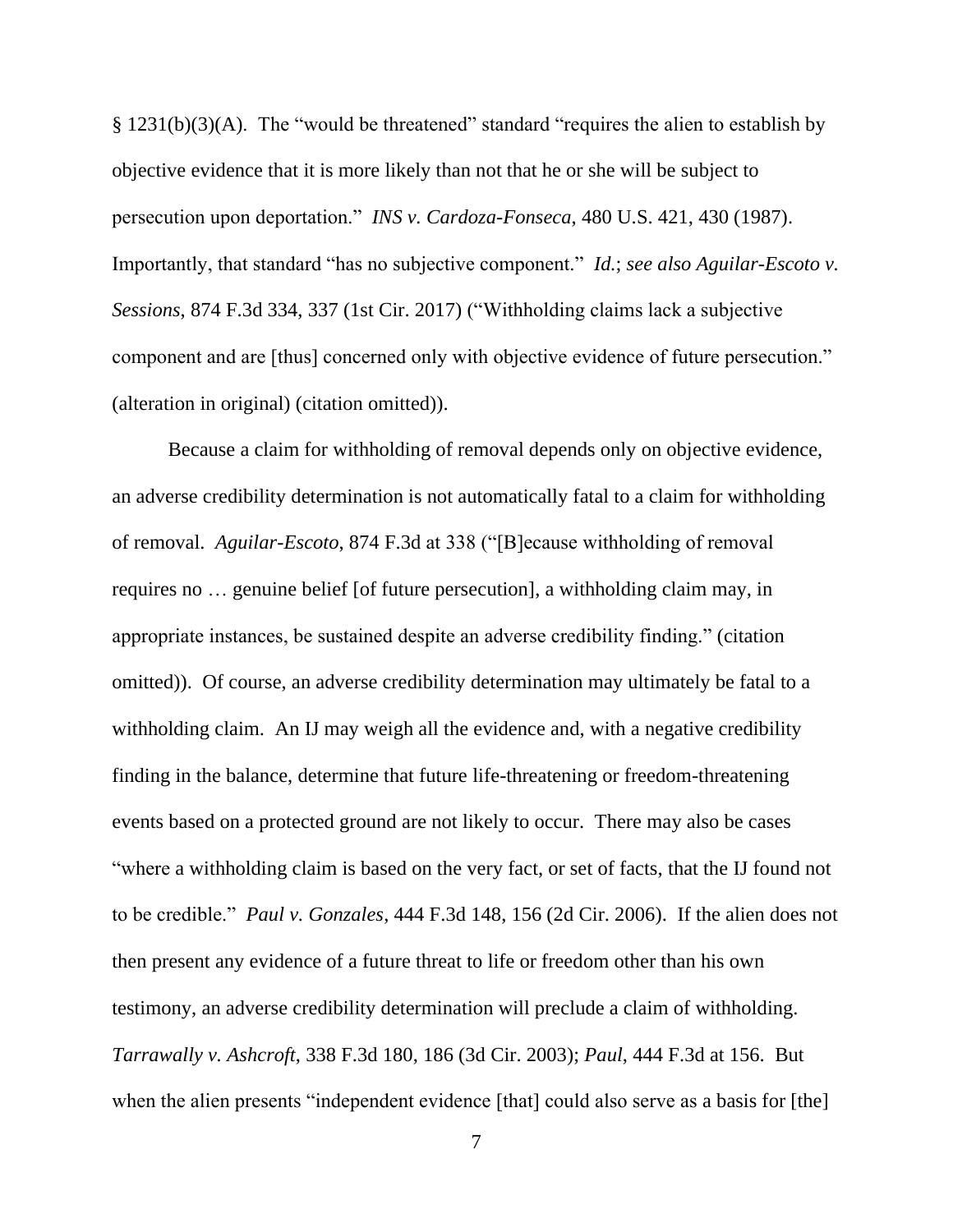application for withholding of removal," that evidence must be considered as part of the objective inquiry into that claim. *Camara v. Ashcroft*, 378 F.3d 361, 370-71 (4th Cir. 2004).

Here, K.S. presented independent evidence in support of his application for withholding of removal, including J.S.'s testimony and the 2017 police affidavit. Thus, this is not a case where an adverse credibility determination alone would necessarily doom a claim for withholding of removal. The IJ expressly noted that she had considered the 2017 police affidavit and J.S.'s testimony but that those pieces of evidence did not overcome the lack of credible testimony from K.S. himself. The BIA's decision, however, never addressed any evidence other than K.S.'s testimony.<sup>4</sup> The BIA committed legal error in concluding that, just because an alien's testimony was not credible, it could disregard objective evidence that supports the withholding claim.

It is less settled whether an adverse credibility determination is automatically fatal to a claim for asylum. Unlike a claim for withholding of removal, which involves a purely objective inquiry, a claim for asylum requires the applicant to show a *subjective* fear of persecution, in addition to an objective reasonableness of his fear. *Guo v. Ashcroft*, 386 F.3d 556, 564-65 (3d Cir. 2004). Our precedent has not clarified whether

<sup>4</sup> Our dissenting colleague states that the BIA adopted "as its own" the "IJ's factual findings," including the consideration of the wife's testimony and the police affidavit. Dissent at 3. We disagree. As already noted, *supra* n.3, the BIA was explicit in referring to and hence adopting only the IJ's credibility findings. (A.R. at 3 ("We adopt and affirm the Immigration judge's adverse credibility findings for the reasons stated therein ... .").) It made no reference at all to evidence beyond K.S.'s testimony.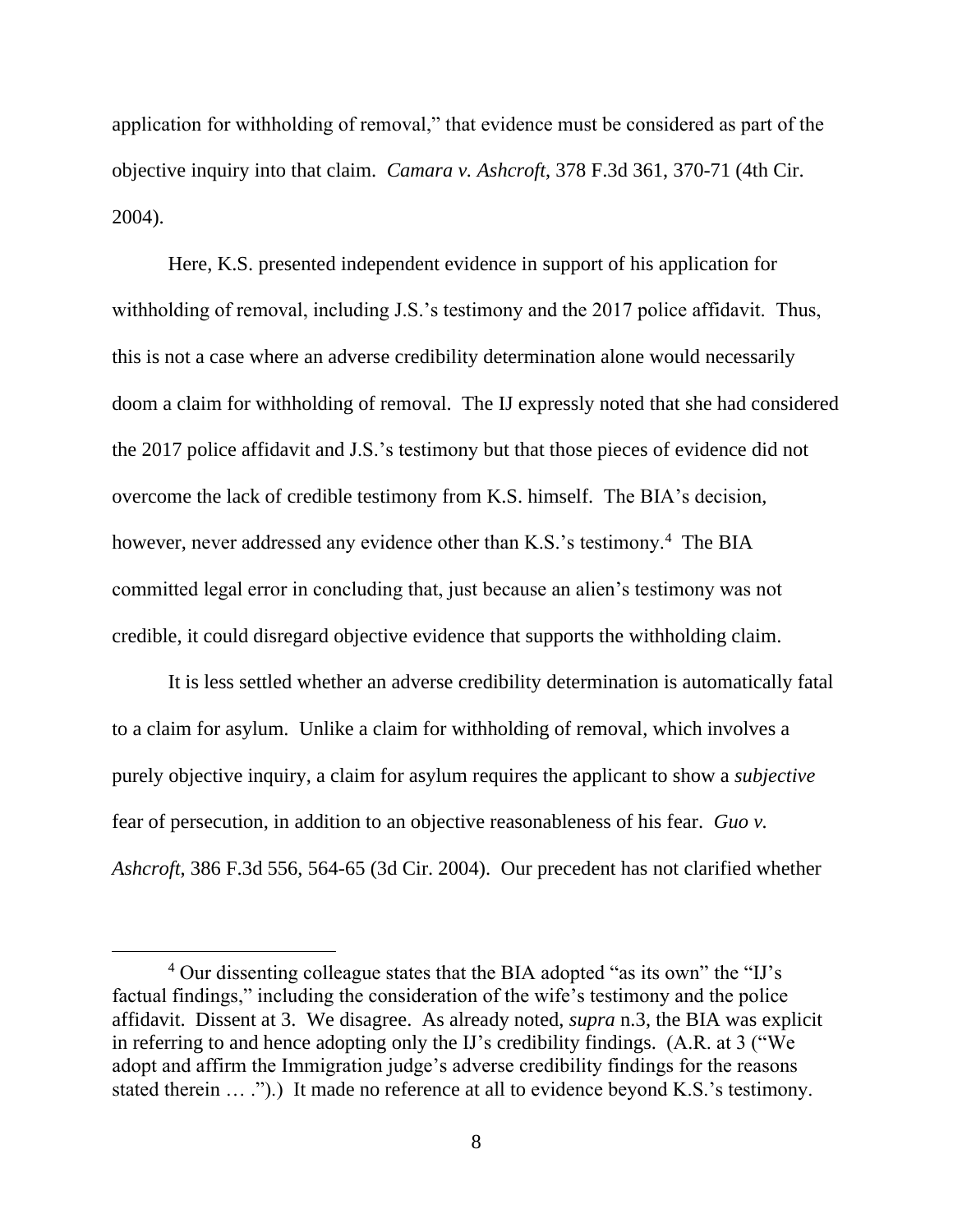that subjective component must be shown through credible testimony from the applicant. *Compare Sukwanputra v. Gonzales*, 434 F.3d 627, 637 (3d Cir. 2006) ("To establish a well-founded fear of persecution, an applicant must first demonstrate a subjective fear of persecution through credible testimony that her fear is genuine."), *and Abdulrahman v. Ashcroft*, 330 F.3d 587, 592 (3d Cir. 2003) ("[A]liens have the burden to establish their eligibility for asylum through credible testimony[.]"), *with Chavarria v. Gonzalez*, 446 F.3d 508, 520 (3d Cir. 2006) ("We have held that an alien may use testimonial, documentary, or expert evidence to demonstrate either a subjective or objectively reasonable fear of future persecution."), *and Lie v. Ashcroft*, 396 F.3d 530, 537 (3d Cir. 2005) ("There does not appear to be evidence in the record that would compel us to disturb the BIA's finding that Lie's fear of future persecution is not genuine or reasonable.").

But we need not answer that question here. The IJ did not deny K.S.'s application for failure to establish a genuine fear of future persecution. Instead, she determined that the claim for asylum failed at an earlier analytical step because, even after considering all of the evidence, K.S. "[had] not established that he is a member of this particular social group [of bisexual individuals]." (AR at 59.) *See Lukwago v. Ashcroft*, 329 F.3d 157, 170 (3d Cir. 2003) (explaining that, in order to qualify for asylum on account of membership in a particular social group, "the applicant must establish that s/he is a member of that group"). We have not held that membership in a particular social group is a purely subjective inquiry or that it can only be established through the applicant's credible testimony. Thus, the BIA's failure to consider all of the evidence leads us to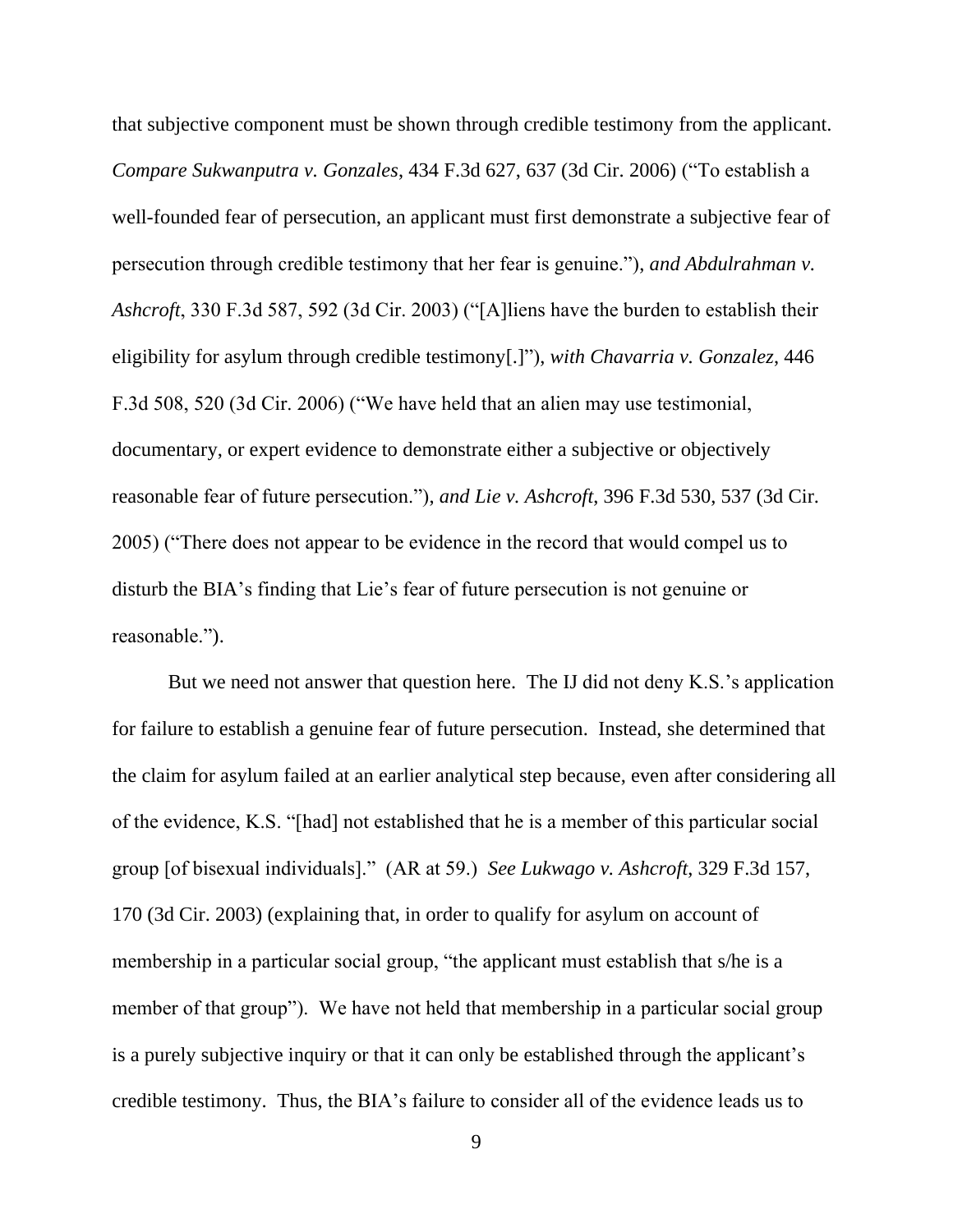suggest that, upon remand, it also take into account objective evidence such as the 2017 police affidavit and J.S.'s testimony, when assessing whether K.S. was a member of his asserted particular social group.

The BIA's decision to prematurely end its analysis of the withholding-of-removal question was not harmless error. Our Court "will view an error as harmless and not necessitating a remand to the BIA when it is highly probable that the error did not affect the outcome of the case." *Li Hua Yuan v. Att'y Gen.*, 642 F.3d 420, 427 (3d Cir. 2011); *see also Ricketts v. Att'y Gen.*, 955 F.3d 348, 352 (3d Cir. 2020) (explaining that when "remand would be futile – meaning the BIA on remand would be unable as a matter of law to grant the relief sought – we may deny a petition for review, without regard to the various issues that might otherwise be in play in the case"). There is nothing in the record that would suggest such "high probability." The BIA's decision gives no clear indication that it viewed all the presented evidence, as was required for a fulsome objective inquiry; to the contrary, it implies that it only considered K.S.'s testimony and his credibility. We also cannot discern that the BIA's citation to, *Matter of Burbano*, 20 I. & N. Dec. 872, 874 (B.I.A. 1994), shows that the BIA considered the additional evidence or incorporated the IJ's assessment of that evidence. *Burbano* recognizes the BIA's power to adopt "a decision of the immigration judge, in whole *or in part*," so a reference to that precedent in the BIA's decision here does not imply complete adoption of the IJ's analysis. *Id*. (emphasis added). Furthermore, although the BIA might still have accepted the IJ's findings even if it had considered the 2017 police affidavit and J.S.'s testimony, it would not have been required to accept them as a matter of law, and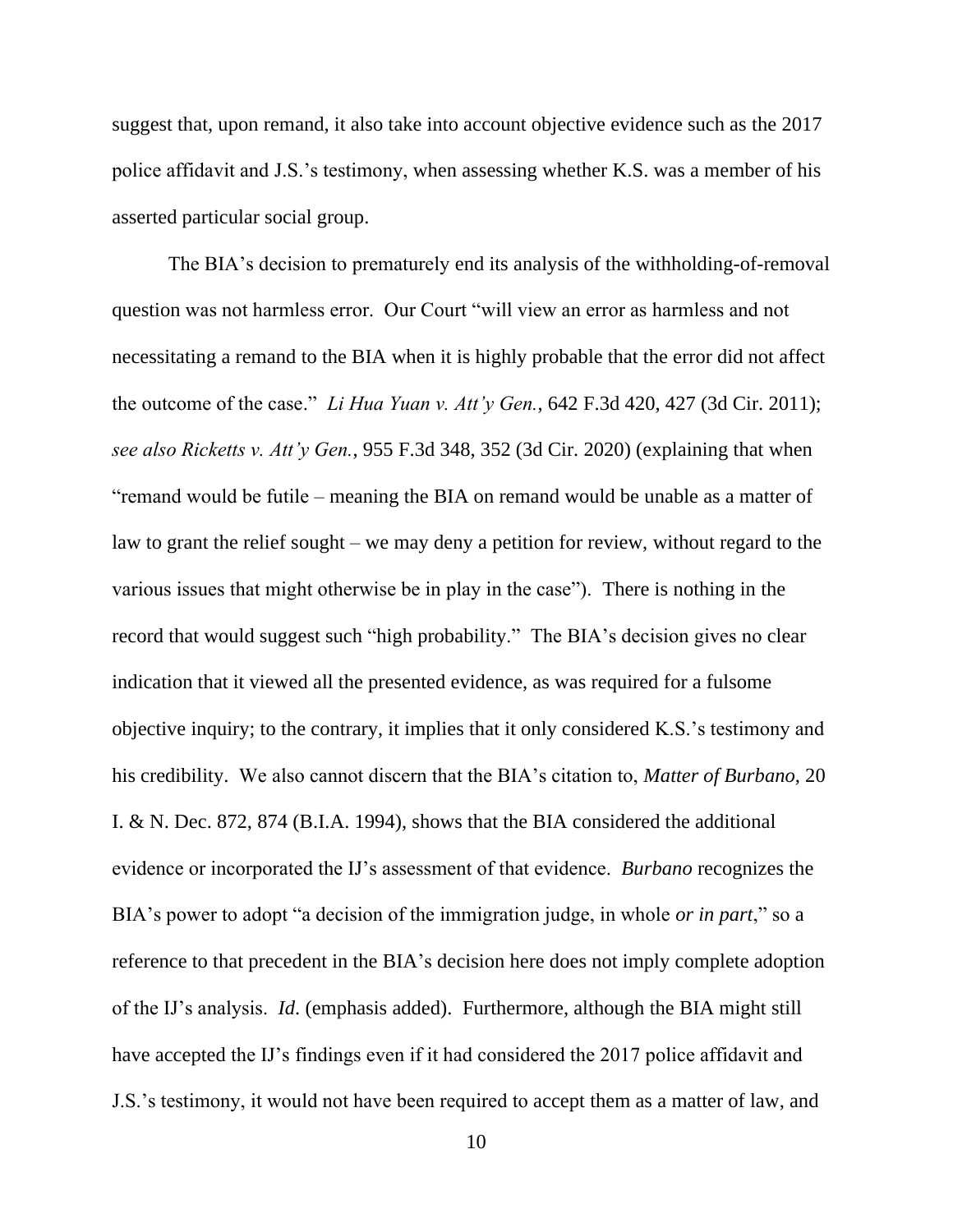we cannot assume that it would have done so. *See* 8 C.F.R. § 1003.1(d)(3) (instructing the BIA to review factual findings for clear error); 8 U.S.C. § 1252(a)(2)(C)-(D) (limiting our review in this case to constitutional claims and questions of law).

#### **III. CONCLUSION**

For the foregoing reasons, we will grant the petition for review and direct the BIA to address the additional evidence that K.S. introduced in support of his application for asylum and withholding of removal. When conducting its review, the BIA should ensure that the administrative record includes Exhibit 6, which was omitted from the administrative record in K.S.'s initial appeal. $5$ 

<sup>&</sup>lt;sup>5</sup> In light of our instruction to the BIA, we do not reach K.S.'s argument that the omission of Exhibit 6 violated his due process rights.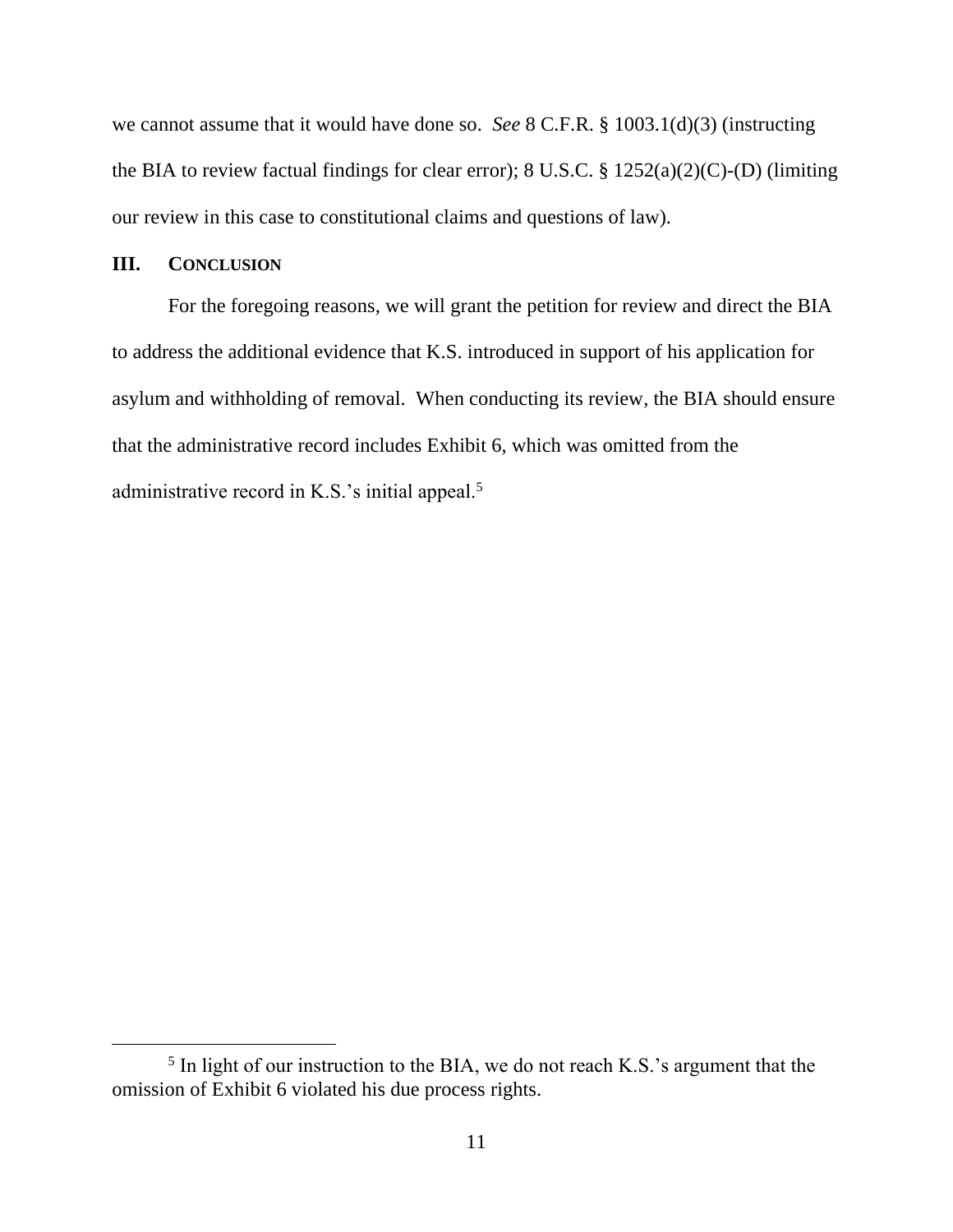PORTER, *Circuit Judge*, dissenting.

The criminal-alien bar deprives us of "jurisdiction to review any final order of removal against an alien who is removable by reason of having committed a criminal offense covered in [8 U.S.C. § 1227(a)(2)(B)(i)]." 8 U.S.C. § 1252(a)(2)(C). Here, K.S. was ordered removed under 8 U.S.C. § 1227(a)(2)(B)(i) for three state-law drug offenses triggering this jurisdictional bar. So we cannot review the Bureau of Immigration Appeals's (BIA) factual findings.

We may review the BIA's decision if it involves "constitutional claims" or "questions of law." *Id.* § 1252(a)(2)(D). But if the "BIA's opinion directly states that the BIA is deferring to the IJ, or invokes specific aspects of the IJ's analysis and factfinding in support of the BIA's conclusions, we review both decisions." *Thayalan v. Att'y Gen.*, 997 F.3d 132, 137 (3d Cir. 2021) (quotation marks omitted) (quoting *Uddin v. Att'y Gen.*, 870 F.3d 282, 289 (3d Cir. 2017)). In this case, the agency "adopt[ed] and affirm[ed]" the IJ's adverse credibility determination citing pages three through eight of the IJ's opinion. A.R. 3. So we must look to both the BIA's and the IJ's opinions.

I agree with the majority that in considering K.S.'s application for asylum and relief from removal, the agency had to "weigh the credible testimony *along with other evidence of record.*" 8 U.S.C. § 1229a(c)(4)(B) (emphasis added). Once it has done so, its conclusions about the evidence are determinations of fact that we may not review. *See S.E.R.L. v. Att'y Gen.*, 894 F.3d 535, 543 (3d Cir. 2018); 8 U.S.C. § 1252(a)(2)(C).

K.S. attempts to manufacture a question of law from a clipped statement in the last paragraph of the BIA's opinion affirming the IJ's decision. His argument hinges on the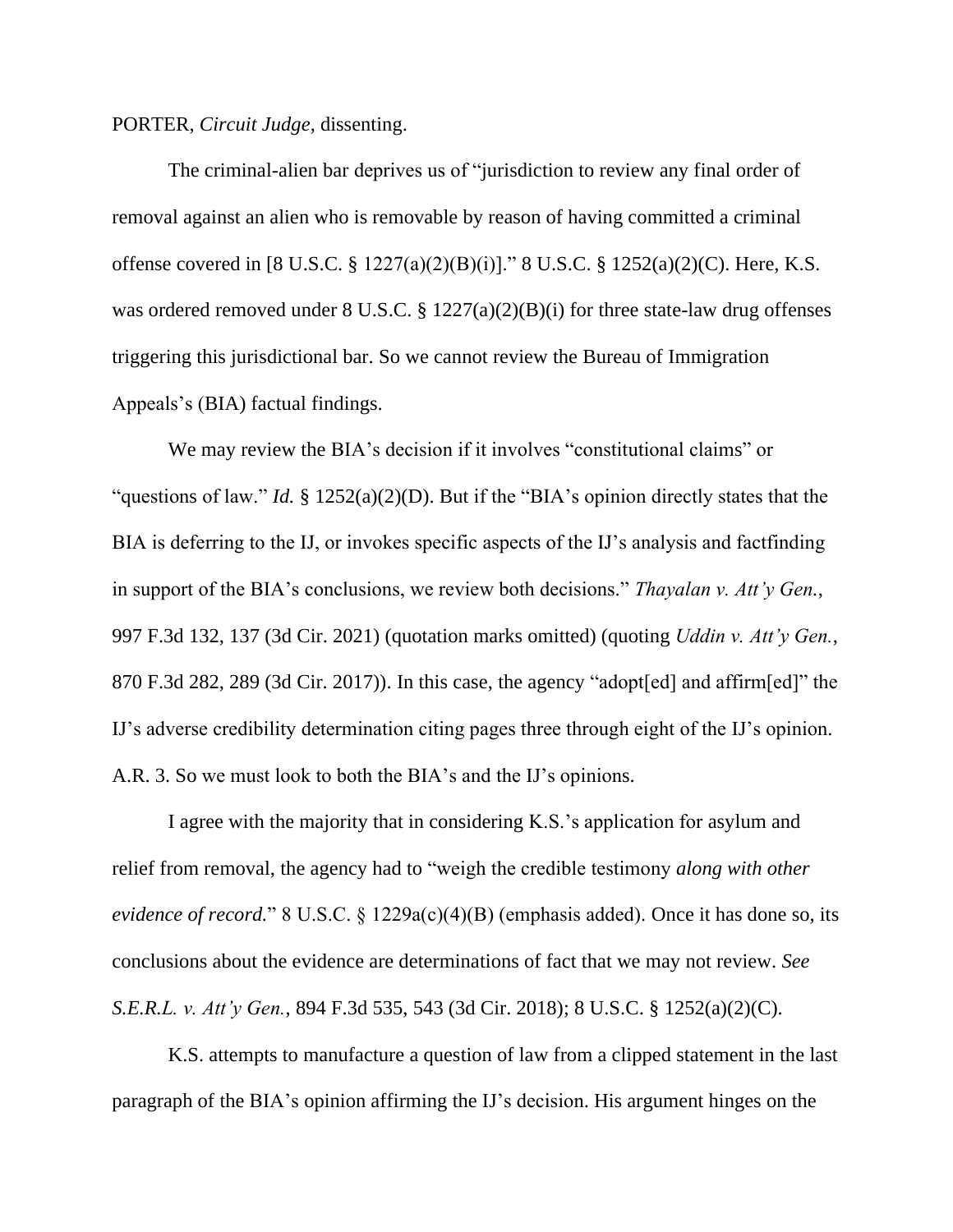BIA's closing observation—extracted from the rest of the BIA's opinion and the IJ's decision adopted by the BIA—that "[w]ithout credible testimony the respondent cannot meet his burden of proving that he merits asylum and withholding of removal." A.R. 4.

The majority agrees with K.S. that this statement, torn from the rest of the agency's and the IJ's opinions, was "legal error" because it allegedly suggests that if "an alien's testimony was not credible, [the BIA] could disregard objective evidence that supports the withholding claim." Maj. Op. at 7–8; *see also* Pet'r Br. 15–16. As I understand the majority's position, we may set aside the BIA's decision if an isolated sentence, shorn of context, could be construed as a misstatement of law.

I disagree with this approach because it unfairly construes the two opinions before us. When we review agency decisions, we must consider the whole decision and not focus on just one sentence. *See Auguste v. Ridge*, 395 F.3d 123, 146–47 (3d Cir. 2005). Here, we look to the BIA's whole decision and the portion of the IJ's decision the BIA adopted as its own. Together, they leave no doubt that the agency considered K.S.'s credibility *and* the other evidence that he adduced.

In her opinion, including the pages specifically adopted by the BIA, the IJ considered both K.S.'s arrest records and his wife's testimony. A.R. 54–55. And in the same pages, the IJ correctly stated that "[t]he Court may base its credibility determination on the demeanor, candor, and/or responsiveness of the respondent, the plausibility and consistency of respondent's written and oral statements, as well as the consistency of the statements with *other evidence in the record*, and any other relevant factors." A.R. 55 (emphasis added).

2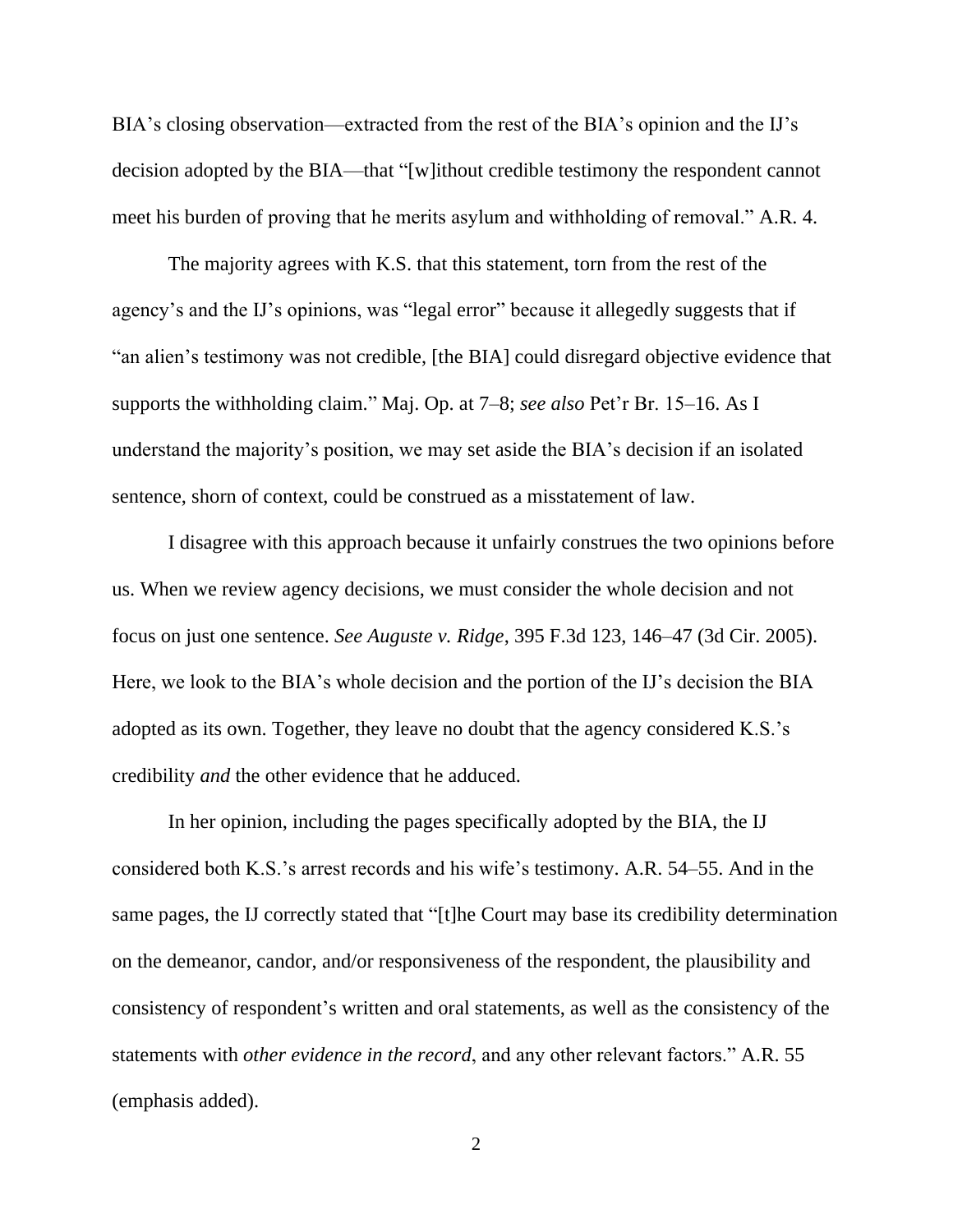After weighing K.S.'s credibility *and* the independent evidence, the IJ found that the adverse credibility determination outweighed the probative effect of his independent evidence. Her decision makes that perfectly clear: "the Court does not believe that [K.S.] has established, given his credibility issues, that he is even a member of a particular social group. *And here the Court is taking into consideration the wife's testimony and the court criminal document*." A.R. 59 (emphasis added). The BIA adopted these factual findings as its own.

Summing up, the agency said that "[w]ithout credible testimony the respondent cannot meet his burden of proving that he merits asylum and withholding of removal." A.R. 4. Considering the whole BIA opinion together with the IJ's opinion, it is obvious that the basis for the agency's decision included both the adverse credibility finding and the alien's independent evidence. The fairest reading of the agency's entire decision is that K.S.'s independent evidence was inadequate, so he needed to testify credibly to qualify for relief. But K.S.'s testimony was not credible, so he failed to carry his evidentiary burden.

The majority's doubtful construction of the agency's summation is no basis for us to vacate the decision. We can only vacate if the BIA's findings and conclusions are "not in accordance with law." 5 U.S.C. § 706(2)(A). And the Supreme Court has repeatedly instructed us to uphold "a decision of less than ideal clarity if the agency's path may reasonably be discerned." *Garland v. Ming Dai*, 141 S. Ct. 1669, 1679 (2021) (quoting *Bowman Transp., Inc. v. Arkansas-Best Freight Sys., Inc.*, 419 U.S. 281, 286 (1974)). We

3